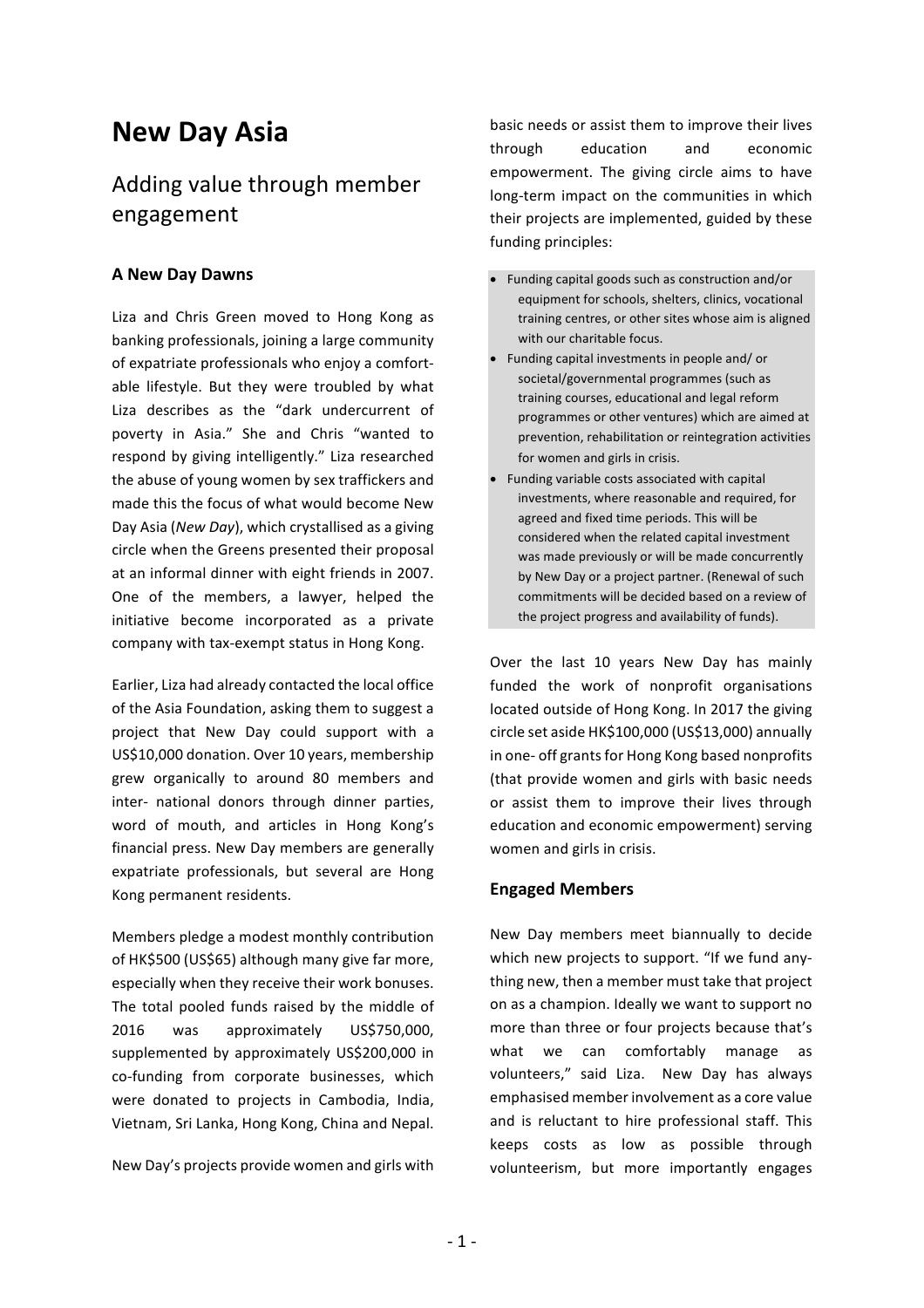members in all aspects of the grant management cycle and administration of the circle. Members are involved at all stages of grant management  $$ evaluating potential projects, making site visits and posting site visit videos online.



Matara Girls Home, Sri Lanka

Not all of New Day's members have as much time as they would like to engage with nonprofits or help organise the circle, but those who do are exposed to a wide range of activities that utilise their professional and life skills and networks. When members work alongside nonprofits and their projects, they use a full spectrum from skilled evaluation and advisory to *unskilled* volunteering that demonstrates empathy and compassion (see the box below).

Liza has seen that an active engagement with nonprofits contributes to the philanthropic journeys of individual members. She cited the example of Shannon Rogers who became a member of New Day Asia in 2011 and was the circle's volunteer project manager before returning to the United States. While living in Hong Kong, Rogers and her husband were looking for ways to support organisations that addressed sex tracking in Asia. A meeting with Liza left her in no doubt that by joining the giving circle, she could "learn about the issues and contribute to grassroots initiatives."

#### *Skilled Project Advisory*

**APLE** is a Cambodian nonprofit that combats child sexual

abuse and exploitation. One New Day member who is an experienced lawyer with extensive connections in legal circles in Hong Kong and abroad met with the APLE director on a visit to Phnom Penh and subsequently made an introduction to an international legal conference looking for speakers. This will provide a platform for APLE to publicise its work and hopefully solicit further funding and useful legal connections outside of Cambodia. The same New Day member has volunteered to mentor the director as APLE transitions through a strategy shift.

**Seng Girls' Home** (China). Two members have actively managed this project on behalf of New Day for the past three years. They have visited the Home and provided advice to the founder on hygiene and health as well as advising on improvements to the building's heating system. In 2016 New Day funded a new heating system in the school dormitories and classrooms after extensive research by the members, based on a cost analysis and their knowledge of the layout of the Home. They helped to source the heaters and insulation. They guided the entire purchase and installation and an exact grant was allocated based on their groundwork. This helped New Day to fund a solution that worked and was exactly what the Home needed with no wastage of funds or purchasing inappropriate equipment.

**Matara Girls' Home** (Sri Lanka). Major renovations costing US\$35,000 are currently underway at the Home and entirely funded by New Day. From Chris and Liza Green's visit in 2015, discussions have continued about roof repairs and other works. Chris has reviewed all plans, quotations and together with the Home's director, New Day agreed on a specific costing and plan. Each stage of the work is reported to Chris along with photos and updated budget spend. This constant communication has given the director confidence in the choice of contractor and managing the budget. It has been a shared process of decision-making which has built the confidence of the Home's staff. The Home's director is grateful that the full amount of budget was disbursed, not based on an arbitrary figure, but on the actual amount needed for the project. The joint budgeting pro- cess was transparent for both parties and empowering for the Home's management. 

#### *Unskilled Volunteering*

**Seng Girls' Home** (China) and Matara Girls' Home (Sri Lanka). New Day members have visited both homes, spent time with the girls and learnt about their needs and circumstances. Several New Day members have visited Matara Girls' Home with their own families, giving them an opportunity to introduce their children to a New Day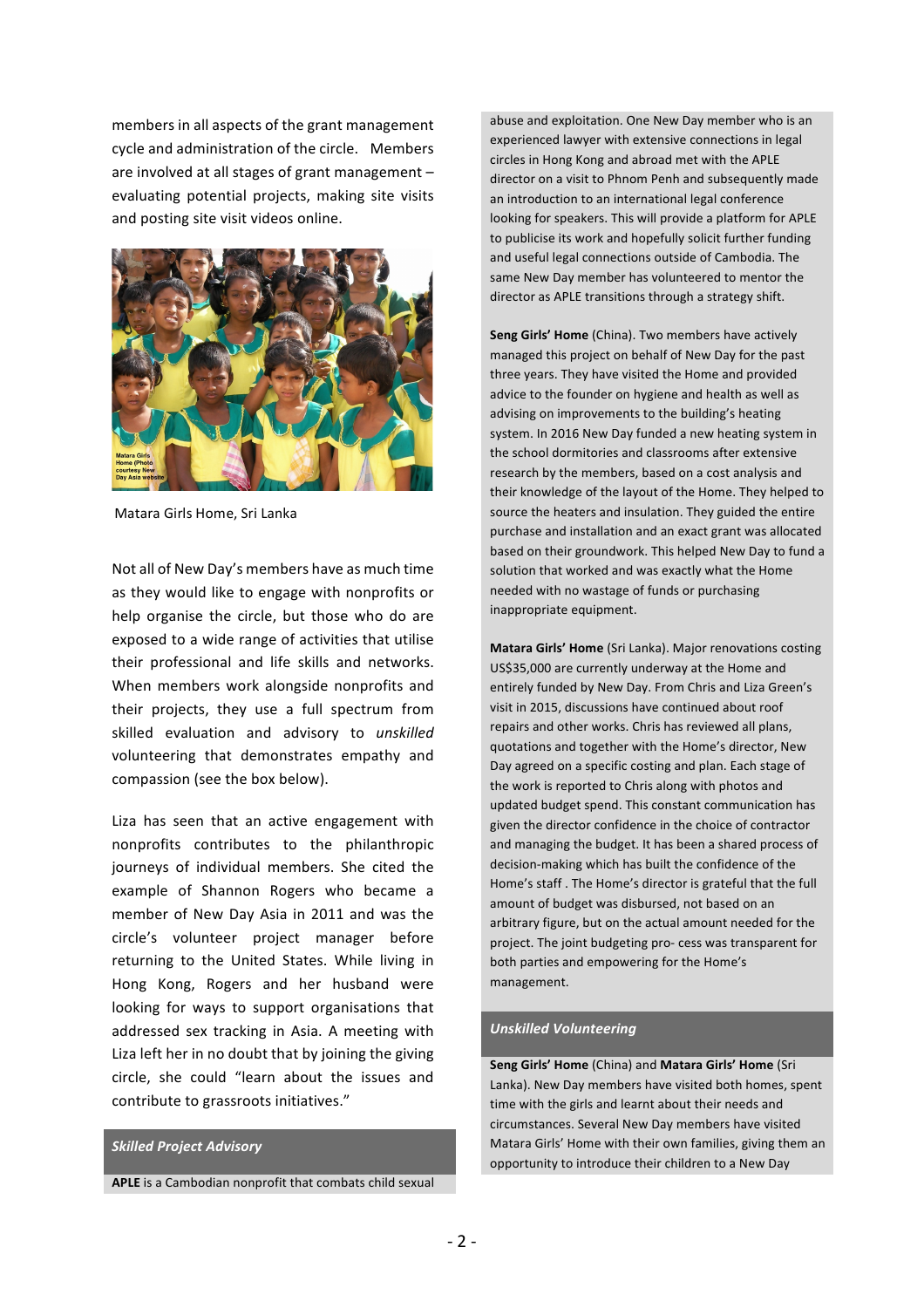#### project.

On a visit to Matara in 2016, a New Day member family arranged a day outing for the girls, taking them to lunch and a visit to a nearby park. This was funded by New Day and gave the girls a respite from their routine at the Home. 

New Day members have organised collections to gather donated clothes and supplies for both homes - sourcing these from New Day members, their networks and the wider community.

Over time Rogers joined Liza in the day-to-day running of the giving circle  $-$  managing grantee relationships, communicating with members, and organising site visits to Cambodia and Nepal. "The beauty of the New Day model is that you are welcomed and encouraged to use skills and e orts on behalf of New Day and its partner projects," said Rogers.



APLE, Cambodia

She is convinced that the positive experience of being an active member aided her personal philanthropy journey. "Prior to joining New Day we would make a few donations a year to organisations, but contact was restricted to a 'thank you' in the form of a tax reporting receipt. At New Day I spent time with nonprofits, reviewing their programmes, listening to their strengths and challenges, going through their financial reports, and learning about the other initiatives in the same field. I can no longer give *blindly*. I now feel I need to do much more research and engage more with the organisations I consider supporting. I will never give again without looking through the financial statements! I am also much more interested in grassroots  $NGOs - it$  has been very exciting to be part of their work," Rogers added.

Since returning to her native San Francisco, Rogers has founded Change a Path, her own nonprofit to fight sex trafficking, which applies the New Day giving circle model.

#### Leveraging Resources Outside the Circle

The financial and human resources of New Day are naturally constrained no matter how generous members are with their time and donations. New Day has leveraged its own project funding with co- funding from several corporate and family foundations in Hong Kong. Funding for the Tibetan girls' home was matched by a grant from Silver- crest Foundation, the philanthropic arm of a Hong Kong-based family office. "Silvercrest Foundation was just launching and was looking for some pro- jects," said Liza.

Liza views their projects as highly relational and while nonprofits must be accountable for all grants, there is a flexibility that comes from being a small and un-bureaucratic grantmaker. "There is often an expectation of extensive reporting from 

funders, but once you begin to work with these grassroots NGOs and visit them, you understand the challenges they face from a manpower perspective. The sensitivity of the Tibetan project and the very real communications challenges of its lo- cation were factors we had to consider. Because of our longstanding relationship with the home, we could help Silvercrest understand the reporting context. We expect a high level of reporting but when you go there and meet the people and see what they do, you become a lot more patient," Liza added.

In 2008, ADM Capital Foundation, a Hong Kongbased venture philanthropy fund, seed funded